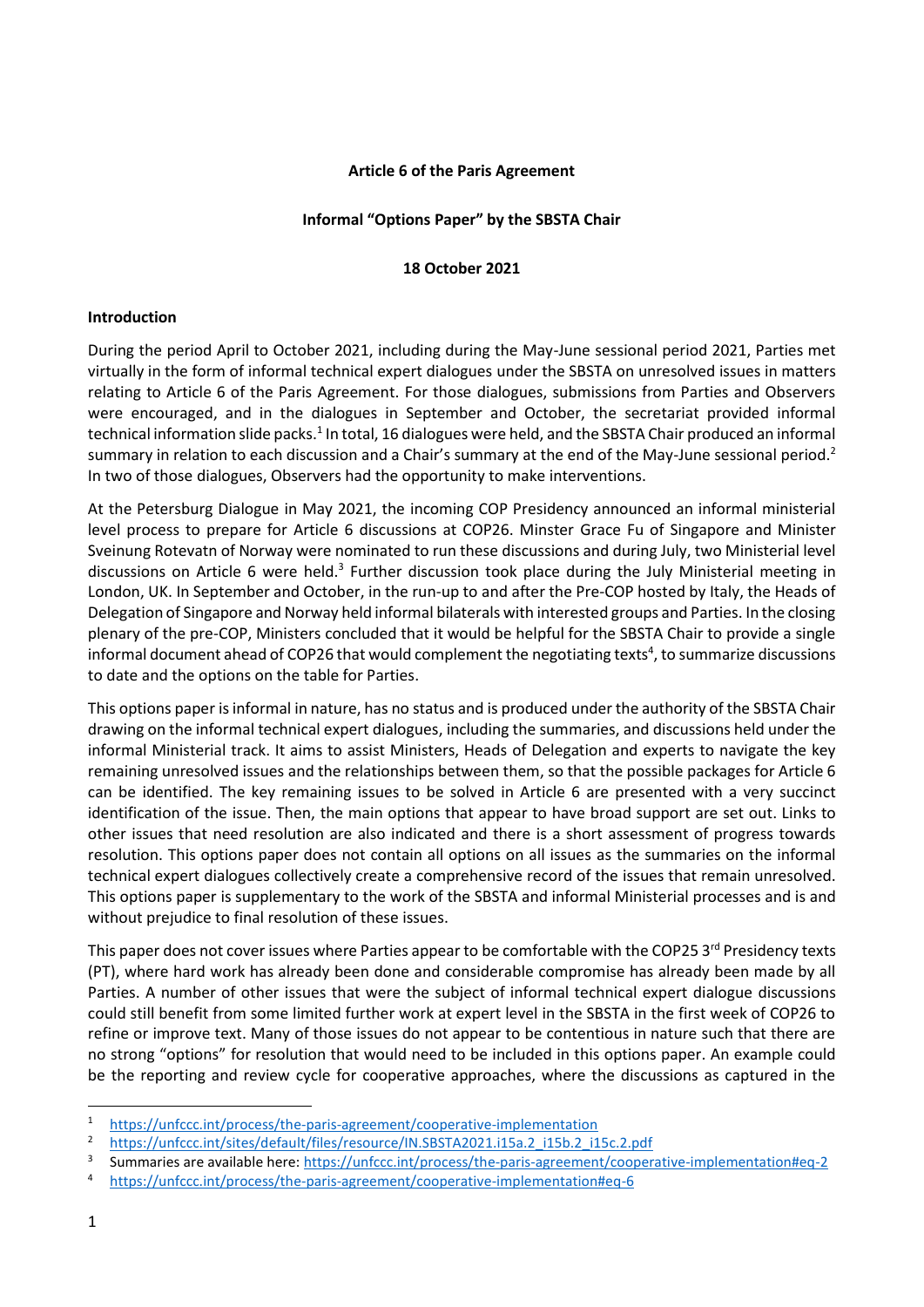informal technical expert dialogue summary<sup>5</sup> mainly identified improvements to the information requirements and the detail on sequencing, with some limited choices to be made.

This paper is sorted into two sections. Section A, where the options that have been the focus of Ministerial work in 2021 are set out. Section B contains the cluster of other issues that many Parties have identified as either linked to the issues in Section A and/or essential to solve as part of a package for Article 6.

Parties have been informed of the virtual informal Heads of Delegation on Article 6 under the SBSTA on 22 October 2021, that is being convened with the aim of hearing views on the remaining work in the SBSTA, in order to move Article 6 towards adoption at CMA.3.

In the SBSTA, during the first week of COP26, it would appear important to ensure that experts finalize as many matters as possible in Section B, including with the support of Heads of Delegation as needed, and ideally arrive at settled text. In some cases, there may still be two or three options for those issues. In relation to matters in Section A, the SBSTA should ensure that the main options are crisply and clearly indicated in the relevant places in the draft texts, in a manner that could be operationalized. In this way, the draft texts that will need to be forwarded from the SBSTA at the end of the first week of the COP would be ready for swift completion following agreement on the outstanding key matters. More details on process for the SBSTA are available in the Scenario Note.<sup>6</sup>

Parties have already indicated, in a number of discussions this year, their expectation that the CMA can and should adopt decisions with annexes that are sufficiently comprehensive such that operationalization of Article 6 may finally commence in earnest and so that Parties may unlock the potential for further ambition in mitigation and adaptation through cooperation. This options paper is one of the numerous tools available to Parties to help to achieve that goal.

**.** 

<sup>5</sup> [https://unfccc.int/sites/default/files/resource/2021\\_A6ITEDonReportingandreviewunder6.2\\_SBSTA%20Chair%20s](https://unfccc.int/sites/default/files/resource/2021_A6ITEDonReportingandreviewunder6.2_SBSTA%20Chair%20summary.pdf) [ummary.pdf](https://unfccc.int/sites/default/files/resource/2021_A6ITEDonReportingandreviewunder6.2_SBSTA%20Chair%20summary.pdf)

<sup>6</sup> <https://unfccc.int/documents/307295>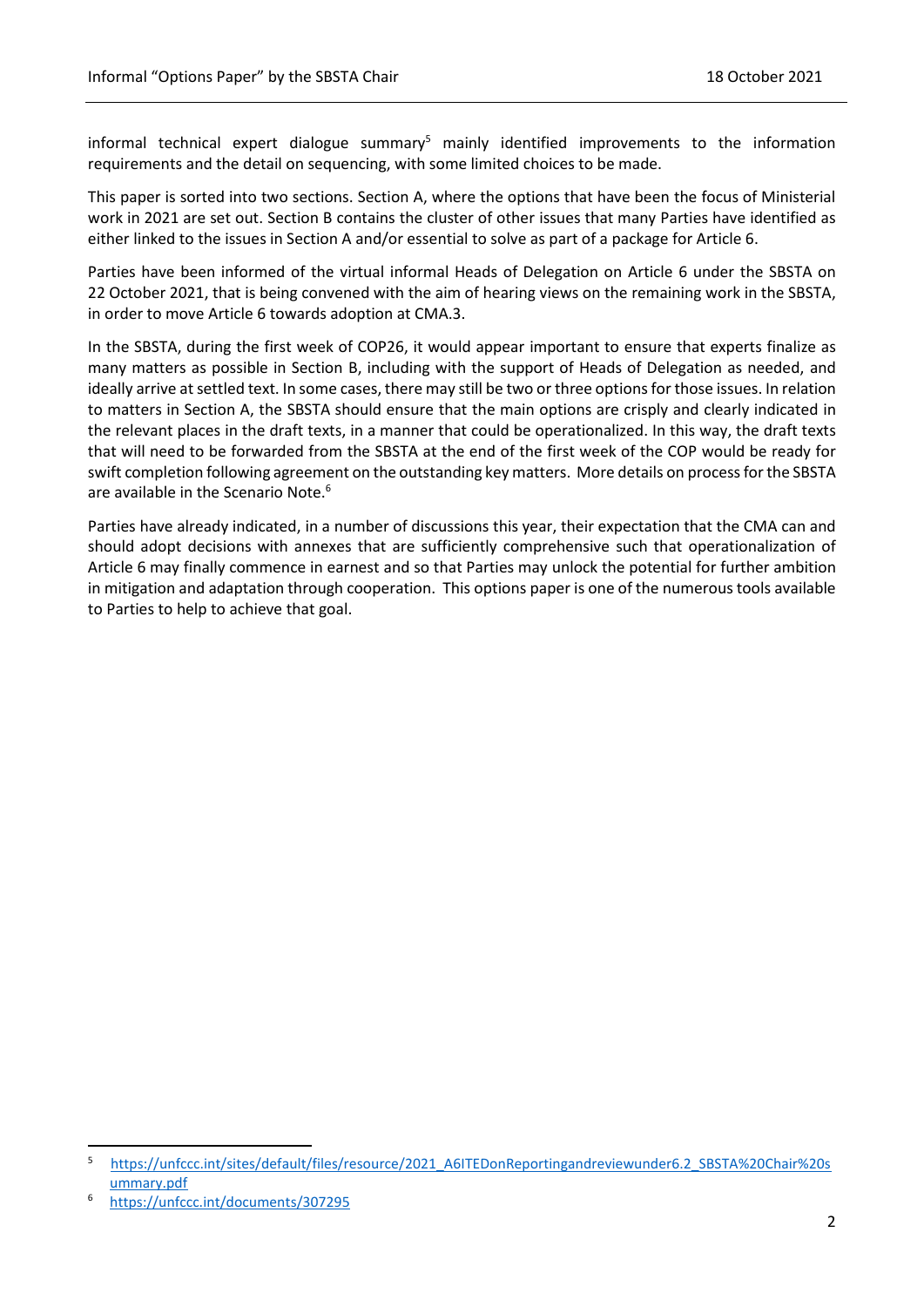| <b>TABLE OF CONTENTS</b> |                                                                                    | <b>PAGE</b>    |
|--------------------------|------------------------------------------------------------------------------------|----------------|
| Section A.               | Issues that have been the focus of Ministerial discussions during 2021             | 4              |
| 1.                       | Adaptation financing or a share of proceeds for adaptation from cooperative        | $\overline{4}$ |
| 2.                       | Avoiding double use from units from outside the NDC in the 6.4 mechanism           | 5              |
| 3.                       |                                                                                    | 6              |
|                          | <b>Section B.</b>                                                                  |                |
| 1.                       |                                                                                    | 9              |
| 2.                       |                                                                                    | 10             |
| 3.                       |                                                                                    | 10             |
| 4.                       |                                                                                    | 12             |
| 5.                       | Implementation of non-GHG cooperative approaches and non-GHG metric ITMOs          | 14             |
| 6.                       |                                                                                    | 15             |
| 7.                       | Coordination of 6.2 guidance with 18/CMA.1 (particularly, paragraph 77 (d) and the | 17             |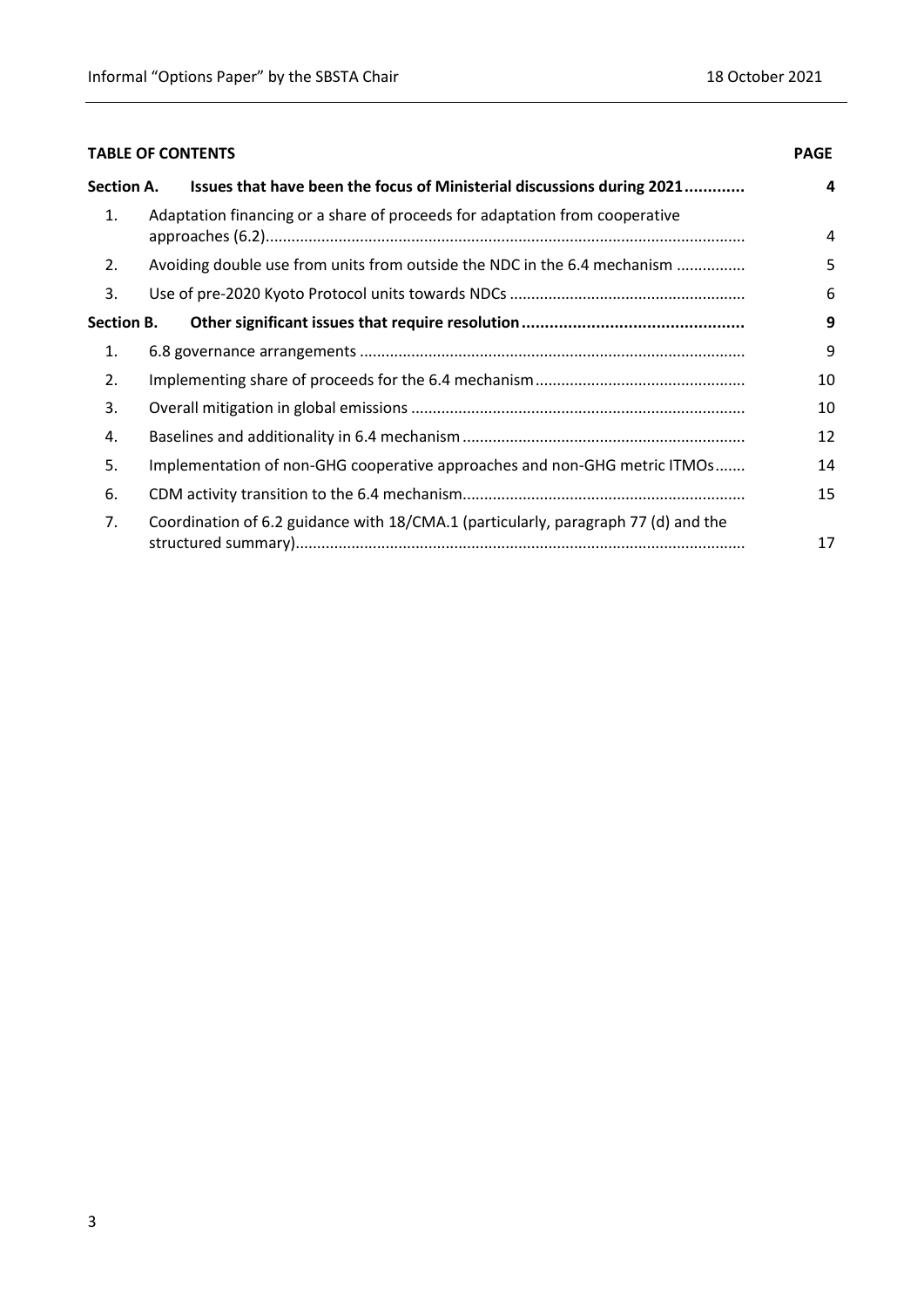## <span id="page-3-0"></span>**Section A. Issues that have been the focus of Ministerial discussions during 2021**

*Section A contains the three issues that have been the focus of Ministerial engagement during 2021. The section also references the links with other issues listed in Section B that have been identified by groups and Parties as collectively needing resolution in order to adopt the three Article 6 decisions at COP26 (CMA3*).<sup>7</sup>

<span id="page-3-1"></span>**1. Adaptation financing or a share of proceeds for adaptation from cooperative approaches (6.2)** {Paragraphs 37 and 38 of COP25 3rd Presidency text (PT), paragraphs 37 and 38 of COP25 2nd PT}.

*This issue relates to contributions to adaptation financing and whether contributions could, should or must be made when Parties engage in cooperative approaches under Article 6, paragraph 2 of the Paris Agreement.* 

## Primary option:

- Nature and reference
	- No mention in text
	- Contribution on a voluntary basis by participating Parties
		- Encouragement to make voluntary contributions
		- Encouragement to commit to make voluntary contributions
	- Contribution is mandatory for participating Parties

#### Related options:

- Amount of contribution
	- No specified amount
	- Commensurate to levels set for share of proceeds for adaptation in 6.4 mechanism
- Method and point of collection
	- Levy a proportion of internationally transferred mitigation outcomes (ITMOs) transferred or a proportion of annual volume of ITMOs used towards a nationally determined contribution (NDC)
	- Financial/monetary contribution derived from the net amount of ITMOs transacted by the acquiring Party
	- Direct financial/monetary contribution to adaptation by participating Party/Parties
- Applicability of method and point of collection
	- One method applies to all cooperative approaches
	- Cooperative approaches that are baseline and crediting approaches akin to the 6.4 mechanism use a similar method as applied under 6.4; other types of cooperative approach use an alternative method (to be developed in work plan)
- Destination of the contribution
	- Adaptation Fund

**.** 

<sup>7</sup> [https://unfccc.int/sites/default/files/resource/Art.%206%20\\_presentation%20ITEDs%20CDM%20transition.pdf](https://unfccc.int/sites/default/files/resource/Art.%206%20_presentation%20ITEDs%20CDM%20transition.pdf) Contains UNFCCC/Adaptation Fund sourced data on relevant matters.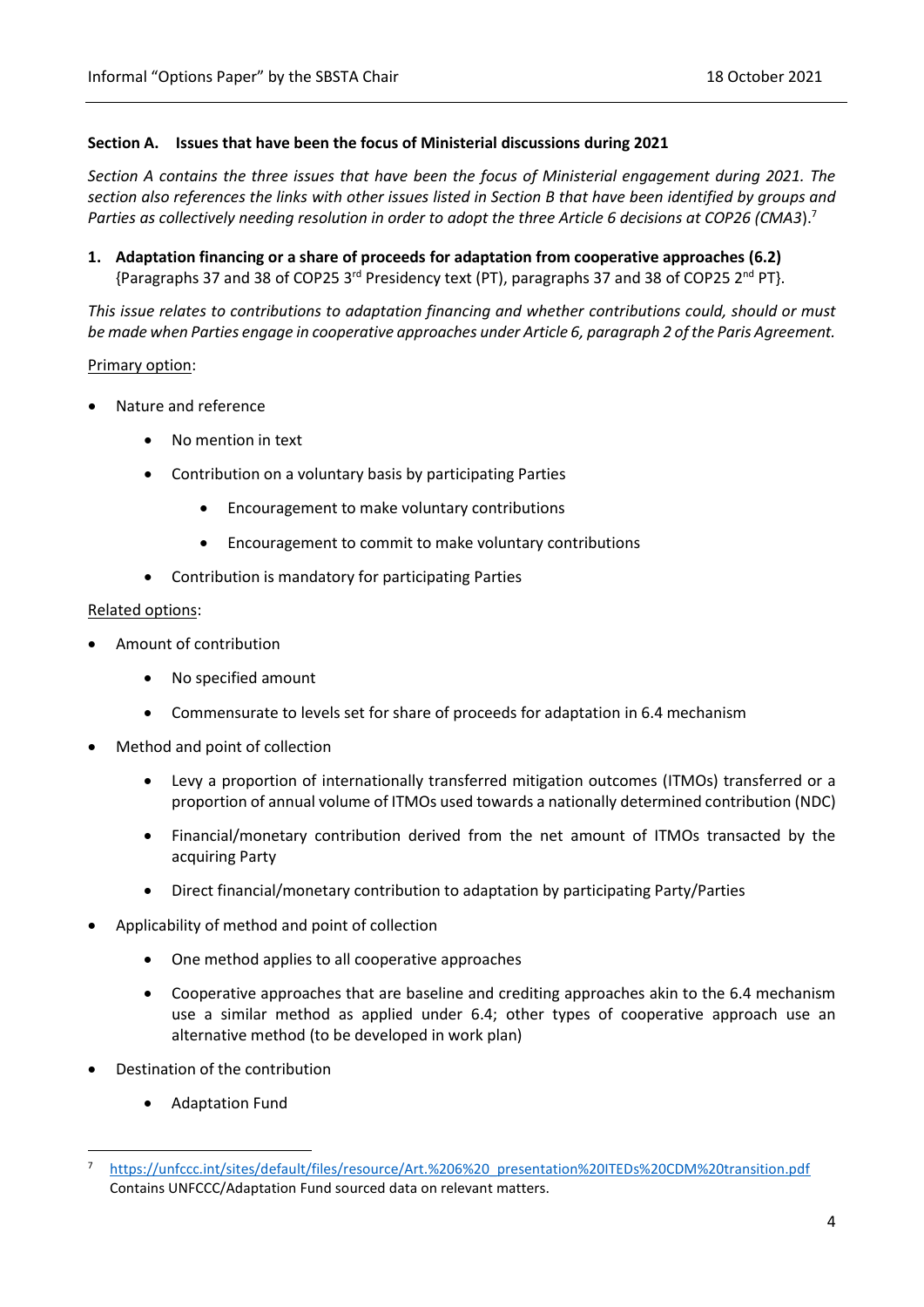- Encouragement to deliver to the Adaptation Fund, and/or any other vehicle for delivery of adaptation finance, such as the Green Climate Fund
- No specification of the destination/vehicle, but to be adaptation targeted/focused.
- **Reporting** 
	- Nature of obligation
		- Voluntary reporting or encouraged to report
		- Mandatory to report
	- Method
		- Report through Article 6 annual information/annual information report and contribution recorded in the centralized accounting and reporting platform
		- Report per Article 9 for developed country Parties (no proposals for how developing country Parties would report)

## *Linkages*

*Interventions have indicated that the discussions are linked to the requirement for a share of proceeds for adaptation for the 6.4 mechanism and the level and method for implementing it (see Article 6, paragraph 6 of the Paris Agreement), the wider need for sustainable and predictable finance for developing country Parties, in particular adaptation finance, and ensuring that the guidance for cooperative approaches is consistent with the provisions of Article 6, paragraph 2.*

## *Progress on resolution*

*As yet, while Parties concur on the importance of sufficient and predictable finance for adaptation, an acceptable solution for this issue has not yet been identified. While many Parties have been clear that this issue must be resolved within Article 6, it may also be helpful for Parties to consider how this issue relates to wider finance discussions, including on adaptation finance, at COP26, while recognizing that contributions to adaptation finance in Article 6 would be from all participating Parties and not only developed country Parties.*

## <span id="page-4-0"></span>**2. Avoiding double use from units from outside the NDC in the 6.4 mechanism**

{Paragraph 70 of COP25 3<sup>rd</sup> PT and 7 (a) of draft cover decision, paragraphs 81 to 83 of COP25 2nd PT}

*This relates to whether Parties hosting activities under the 6.4 mechanism are required to account for mitigation generated by activities in the 6.4 mechanism that are transferred internationally, where the mitigation is achieved outside the NDC of that Party. This is an issue relating to the scope of the NDC (such as sectors, GHG, implementation of policies) and to the provisions in relevant COP and CMA decisions relating to indicators and the requirement to account for progress in implementing and achieving the NDC of the Party, including when using voluntary cooperation per Article 6.* 

#### Primary options:

- Generation of 6.4 units from activities outside the NDC
	- Only activities that are inside the NDC (e.g. scope, greenhouse gases (GHG), covered by the NDC) may generate 6.4 units
	- Activities that are outside the NDC may also generate 6.4 units.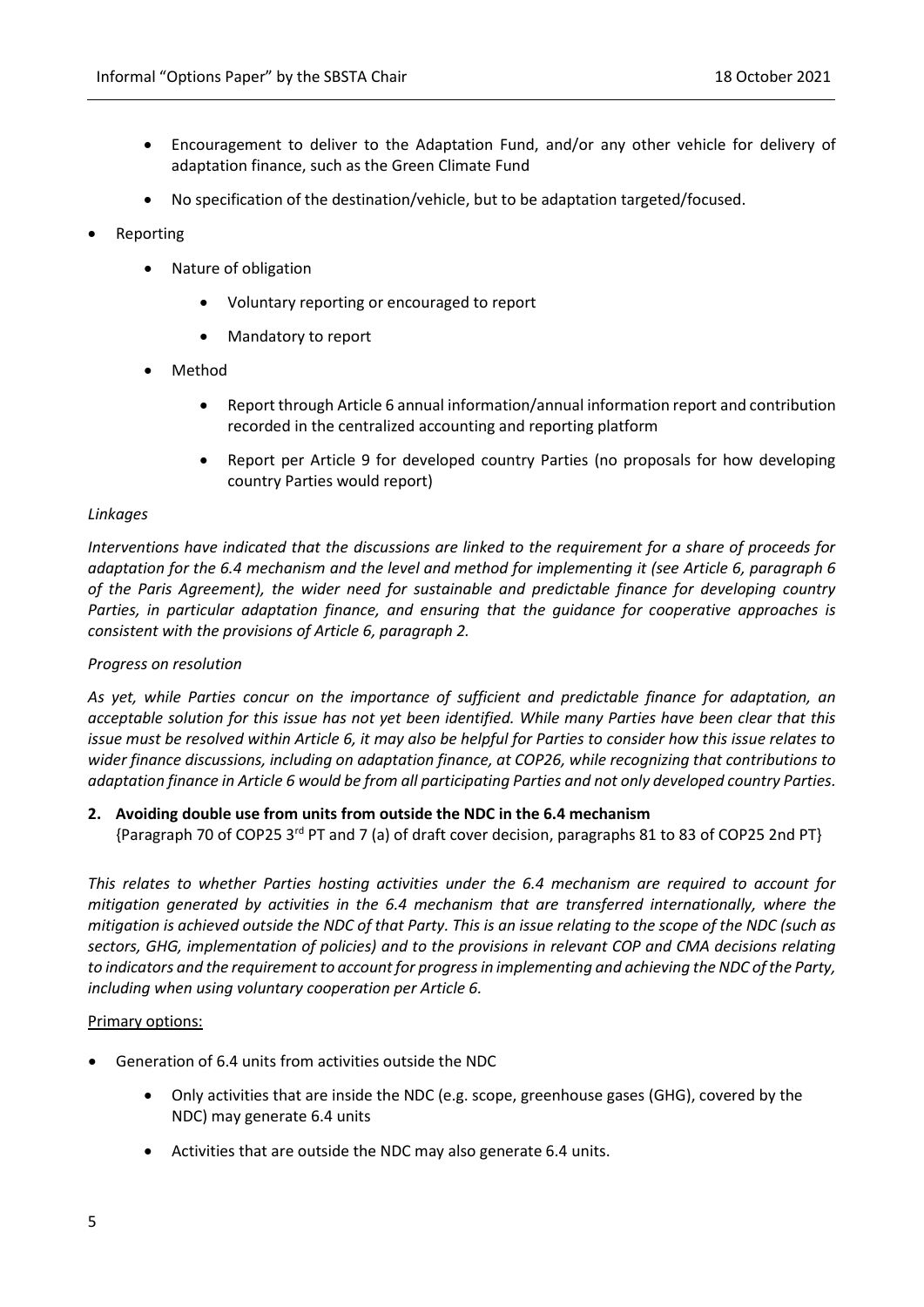- Accounting for 6.4 units generated from activities outside the NDC
	- Like 6.4 units generated from activities inside the NDC, the host Party must account for 6.4 units generated from activities outside the NDC when they are internationally transferred (*no exemption, full accounting*).
	- A time-bound exemption can apply, and in the context of that exemption, the host Party does not have to account for 6.4 units generated from activities outside the NDC when they are internationally transferred for a certain time (*time-bound exemption*).
	- 6.4 units generated from activities outside the NDC do not have to be accounted for by the host Party if they are not used towards an NDC (*alternative use*).

## Related options (*for time-bound exemption/alternative use*):

- Time-bound exemption from the requirement to account for 6.4 units generated from activities outside the NDC
	- Until end of 2025
	- Until end of 202X
	- Until end of 2030
- Meaning of outside the NDC (*scope of NDC*)
	- Not included in the sectors and GHG of the NDC
	- Not included in sectors and GHG of the NDC and also not included in the policies/measures implemented by the Party to achieve their NDC, as identified by the Party
- Identifying the relevant 6.4 units
	- Identification through information provided by the Party at the start of its participation in the mechanism
	- A special identifier as part of the 6.4 unit's unique serial number

## *Linkages*

*Interventions have indicated that this issue is linked with the wider issue of ambition and the following issues in Article 6: the use of pre-2020 Kyoto Protocol units towards NDCs; baselines and additionality approaches for the 6.4 mechanism; implementation of overall mitigation in global emissions in the 6.4 mechanism; CDM activity transition and use of mitigation outcomes for other international mitigation purposes.* 

## *Progress on resolution*

*Consideration has been given to the possibilities of time-bound exemption periods but Parties have not identified any time-bound exemption period that could be acceptable (with 2025 and 2030 being each too long or too short for many Parties). It may thus be worth considering whether alternative ways of resolving the issue should now be the focus of discussions.* 

## <span id="page-5-0"></span>**3. Use of pre-2020 Kyoto Protocol units towards NDCs**

{Paragraph 75 of COP25 3<sup>rd</sup> PT and 7 (a) of the cover decision, paragraphs 88-91 of COP25 2<sup>nd</sup> PT)

*This issue is about whether mitigation credits known as certified emission reduction credits (CERs) that were achieved before the end of 2020 under the Kyoto Protocol's crediting mechanism (the clean development mechanism, CDM), can be used by Parties towards their first NDC. The issue is about recognizing the*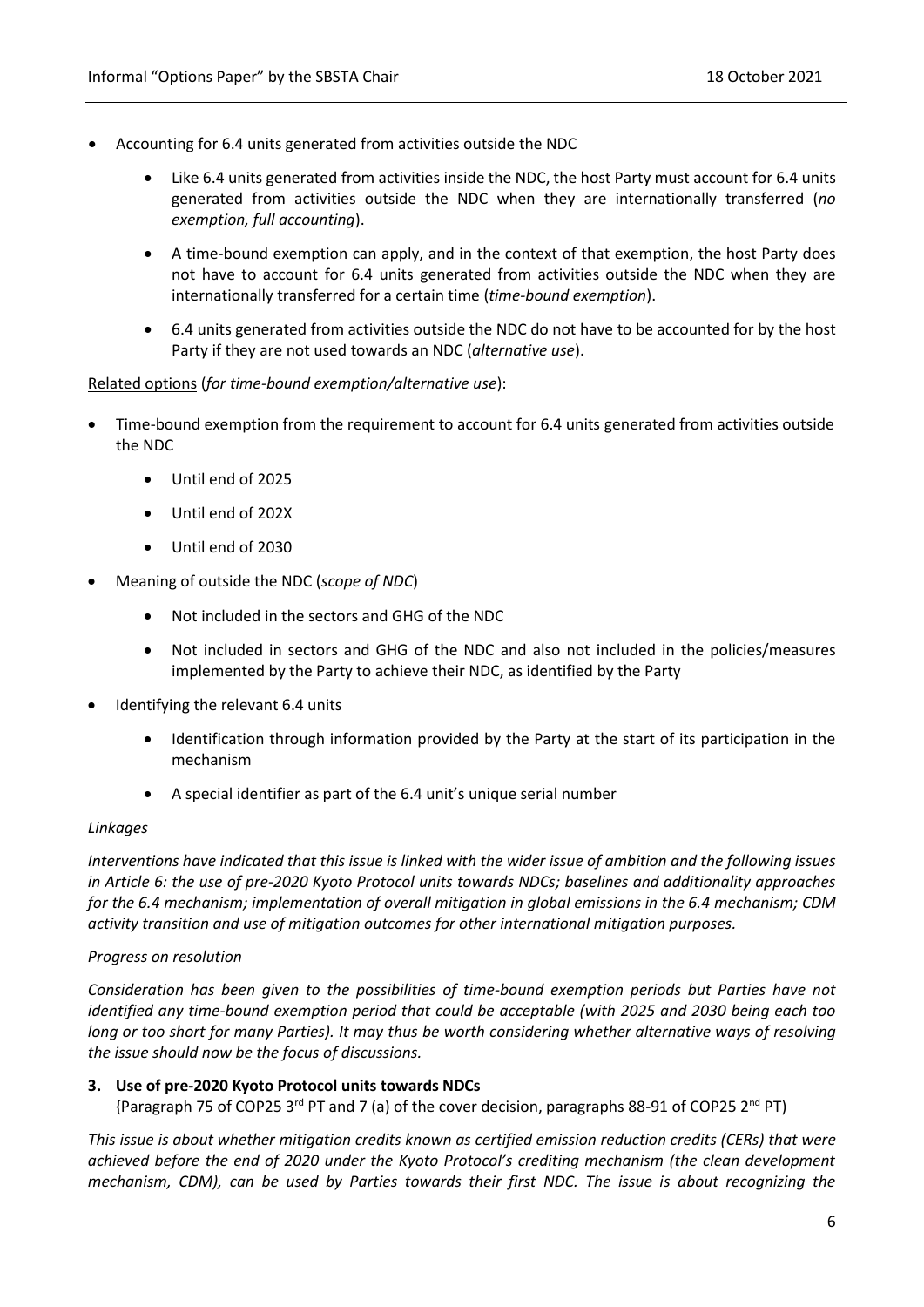*investment made in the CDM by developing countries and the private sector and trying to balance that interest with ensuring ambitious action in the first NDC cycle and ensuring incentives to undertake new mitigation action through Article 6.*

Primary option:

- Use of CERs for first NDC
	- No use of CERs or any other Kyoto Protocol units towards first or any subsequent NDCs
	- Some CERs may be used towards first NDCs subject to limitations/under certain conditions, no use for subsequent NDCs

Related options (*relevant only where CERs may be used*):

- **Conditions** 
	- Date conditions
		- Registration date condition: from CDM activities registered on or after 1/1/2013
		- Registration date condition: from CDM activities registered on or after 1/1/2016
		- Generation date condition: from emission reductions achieved on or after X date
	- Volume conditions
		- Maximum volume per using Party
		- Maximum volume per active CDM activity
	- Which Parties may use CERs
		- Host Party may use own CERs that meet the conditions towards its own first NDC (own use only)
		- Host Party may use any of own CERs towards its own first NDC, other Parties may use CERs subject to the conditions
		- Any Party may use any CERs that meet conditions
- Implementation options
	- Accounting for CERs used towards first NDCs
		- Accounting by both Parties
		- Accounting only by the using Party
		- Own use by host Party only, accounting is required because the CER comes from the time period outside of the first NDC (pre-2021)
	- Identification for use for first NDC
		- No requirements
		- Identify by 2023
		- Identification through placing in a "reserve"/"reserves"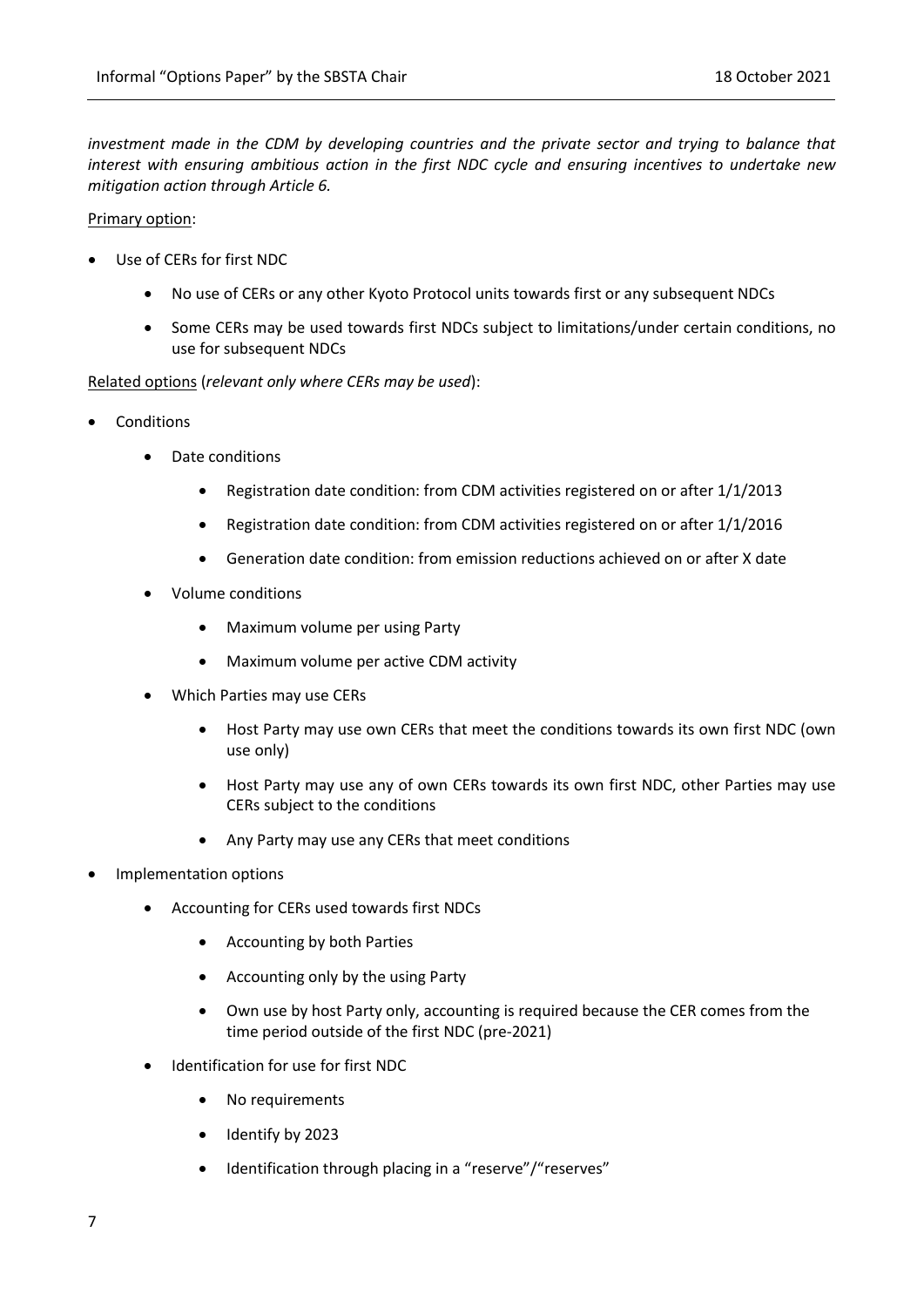- Retagging as useable for first NDCs
- Reporting of CERs used towards first NDCs
	- Identification of the CERs used (serial numbers)
	- Reporting in 6.2 reporting and BTR reporting

#### *Linkages*

**.** 

*Interventions have indicated this is linked to the wider issue of ambition and the following issues in Article 6: avoiding double use of 6.4 units from outside the NDC; CDM activity transition; CMP CDM matters; implementation of overall mitigation in global emissions in the 6.4 mechanism; baselines and additionality for the 6.4 mechanism.* 

#### *Progress on resolution*

*Parties have made progress on this issue in understanding the possible maximum quantum of CERs<sup>8</sup> that might be available for use by some Parties towards NDCs and on how any use of pre-2020 CERs towards NDCs could be managed at a technical level. However, it is clear that resolution on this issue is contingent on broader agreement on the Article 6 package, and in particular on the issue of avoiding double use of 6.4 units from outside the NDC.* 

<sup>8</sup> [https://unfccc.int/sites/default/files/resource/Art.%206%20\\_presentation%20ITEDs%20CDM%20transition.pdf](https://unfccc.int/sites/default/files/resource/Art.%206%20_presentation%20ITEDs%20CDM%20transition.pdf)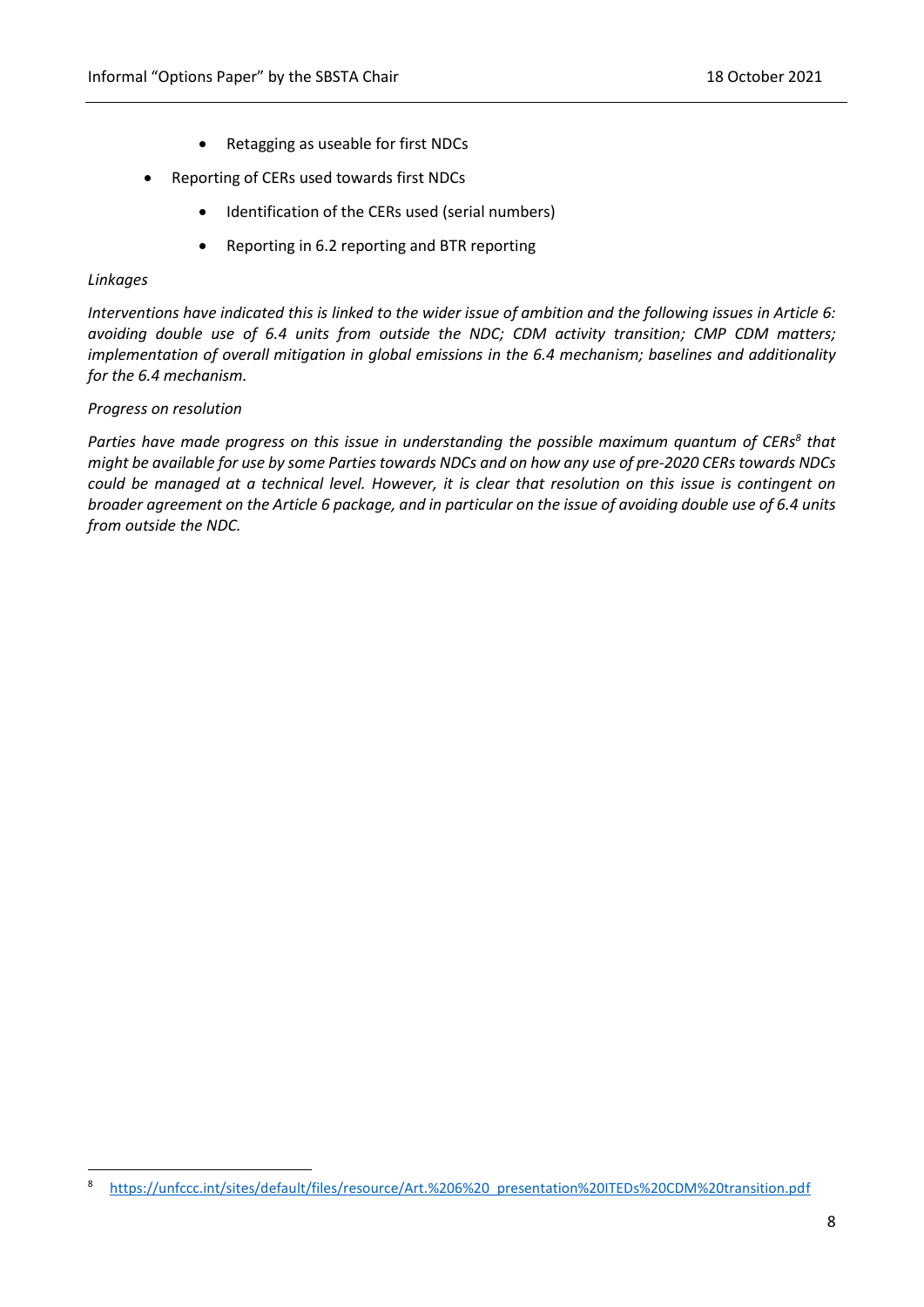## <span id="page-8-0"></span>**Section B. Other significant issues that require resolution**

*This section contains those issues that, while not being the focus of Ministerial discussions during 2021, have been clearly identified by Parties as needing resolution in order to reach a balanced outcome across Article 6 so that decisions can be adopted.*

#### <span id="page-8-1"></span>**1. 6.8 governance arrangements**

{Paragraphs 4-6 of COP25 3rd PT}

*This issue is about ensuring that the governance arrangements for the framework for non-market approaches are optimal for delivery of the framework work programme, including being well-designed for facilitating nonmarket approaches while also avoiding duplication with other arrangements under the UNFCCC.*

#### Primary option:

- Governance arrangements
	- The SBSTA
	- The NMA Forum per COP 25 3rd PT, operating from 2022, with provision for a review of governance arrangements
	- Task force<sup>9</sup>, NMA facilitative mechanism<sup>10</sup> and NMA network of coordination<sup>11</sup>
	- An ad-hoc working group<sup>12</sup>
	- Article 6 committee
		- Including a representative from GCF
		- Excluding a representative from GCF

Related option (*relevant to non-body institutional arrangements*):

- Timing of CMA decision on the need for new institutional arrangements
	- At CMA9 (2027 as per COP25  $3^{\text{rd}}$  PT)
	- At CMA8 (2026 combined with the decision on the review of the work programme)

#### *Linkages*

*Interventions have made links to oversight and governance arrangements for Article 6.2 and 6.4; the rate of operationalization of all instruments; the work of and potential overlaps with other constituted bodies under the UNFCCC.* 

#### *Progress on resolution*

*Parties have recognized the importance of balance within Article 6, and the importance of ensuring that the governance arrangements for the 6.8 framework are fit for purpose. At the end of COP25, no Party raised* 

1

<sup>9</sup> Function: Undertake the work programme in order to make additional recommendations on the arrangements for the framework at CMA4 in 2022

<sup>&</sup>lt;sup>10</sup> Function: Support Parties to implement their NMAs by mobilizing resources based on the information in the registry

<sup>&</sup>lt;sup>11</sup> Function: Enhance communication among existing instruments of the UNFCCC on the NMAs in the registry

<sup>&</sup>lt;sup>12</sup> Function: Implement initial activities and make recommendations on the institutional arrangements of the framework at CMA4 in 2022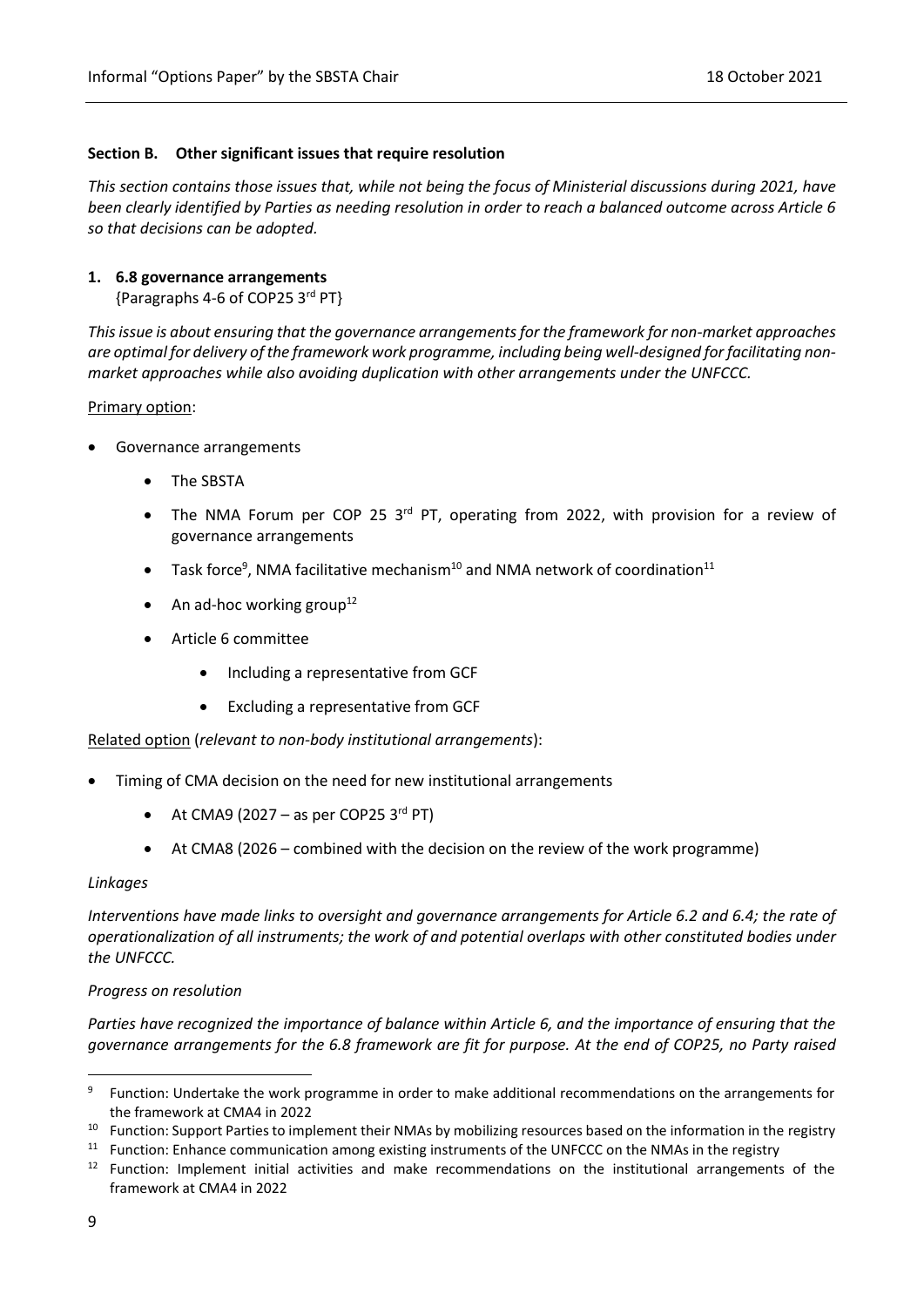*concerns or objections to the COP25 3rd PT. During 2021, other options have been proposed and Parties have been working to deepen their understanding as to the differences to the COP25 3rd PT and the implications for delivery of the work programme.*

# <span id="page-9-0"></span>**2. Implementing share of proceeds for the 6.4 mechanism**

{Paragraphs 63-65 of COP25 3rd PT} {Paragraphs 72-74 of COP25 2nd PT}

*This issue is about how to implement Article 6, paragraph 6 of the Paris Agreement, a levy for adaptation. The implementation aims to learn from how a similar levy has been implemented under the Kyoto Protocol and ensure that the levy is effective. It appears settled that the share of proceeds will be delivered to the Adaptation Fund.*

## Primary option:

- Method of collection and level
	- Levy at issuance of a percentage of 6.4 units, at a rate of 2 per cent or 5 per cent.
	- A mix of a monetary levy (e.g. X cents per volume measured in tonnes Co2e) and a levy at issuance of a percentage of 6.4 units.

## Related option:

- Additional resources for Adaptation Fund
	- Allocation by CMP Parties of some funds from the CDM trust fund to the Adaptation Fund, through a CMP decision
	- Allocation of any excess or surplus administrative fees for the 6.4 mechanism (i.e. that are not needed for the operation of the 6.4 mechanism), at the end of a given period

## *Linkages*

*This issue has been linked to the question of adaptation financing or share of proceeds from cooperative approaches (see above) and to the implementation of overall mitigation in global emissions in 6.4.*

# *Progress on resolution*

*Parties have identified that the collection of the share of proceeds for adaptation could be improved based on experience from existing systems under the UNFCCC but have yet to finally set the level or the method for collection. The method of collection seems capable of technical resolution in the SBSTA, while recognizing that the level may be something that is impacted by issues in Section A of this document.* 

# <span id="page-9-1"></span>**3. Overall mitigation in global emissions**

{Paragraphs 66-69 of COP25 3 rd PT for 6.4, paragraphs 75-80 of COP25 2nd PT for 6.4, paragraphs 80-89 of COP25  $1<sup>st</sup>$  PT for 6.4}

{Paragraphs 39-40 of COP25 3 rd PT for 6.2, paragraphs 39-40 of COP25 2 nd PT text for 6.2, paragraphs 45- 50 of COP25 1<sup>st</sup> PT for 6.2}

*This issue is about implementing Article 6, paragraph 4(d) of the Paris Agreement in the mechanism and the question of whether a similar contribution to overall mitigation should be included in the guidance for cooperative approaches under Article 6, paragraph 2.*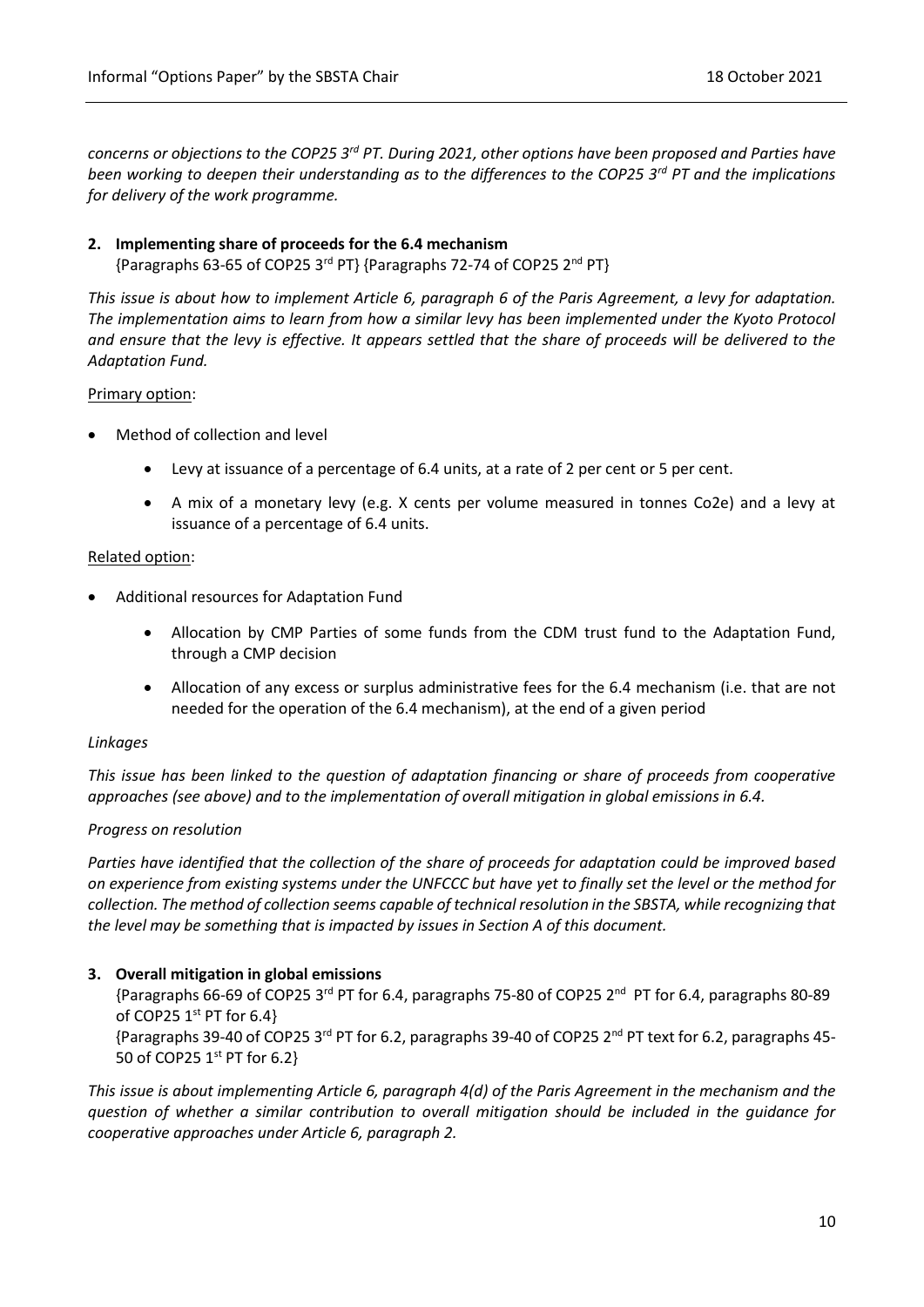## Primary option for 6.4:

- Nature of obligation
	- Mandatory cancellation at issuance of proportion of total issued volume
		- 2 per cent, as a floor, reviewable for increase at any time by the CMA (per COP 25  $3^{\text{rd}}$  PT)
		- X/10/20/30 per cent
	- Voluntary cancellation
		- Voluntary cancellation (at issuance or other point) by either or both Parties
		- Voluntary cancellation of 6.4ERs that were levied for the share of proceeds for adaptation (purchase and cancellation)
	- Implementation through other means
		- Conservative baselines
		- Limited crediting periods

## Related options for 6.4:

- Reporting and review
	- Voluntary reporting
	- Mandatory reporting and review (initial report, regular information, Article 6 technical expert review)
- **Accounting** 
	- Corresponding adjustment for full volume issued (i.e. including the percentage that is cancelled at issuance)
	- No corresponding adjustment for OMGE portion where there is no international transfer (domestic use)
	- Corresponding adjustment only for transferred volume (i.e. excluding the percentage that is cancelled at issuance)

## Primary option for 6.2:

- Nature of obligation
	- Encouragement to voluntarily cancel ITMOs in relation to the cooperative approach, for OMGE
	- OMGE is achieved in a similar manner as for the 6.4 mechanism (dependent on that outcome)
	- Mandatory OMGE contribution through cancellation of ITMOs at issuance

## Related options for 6.2:

- Reporting and review
	- Voluntary reporting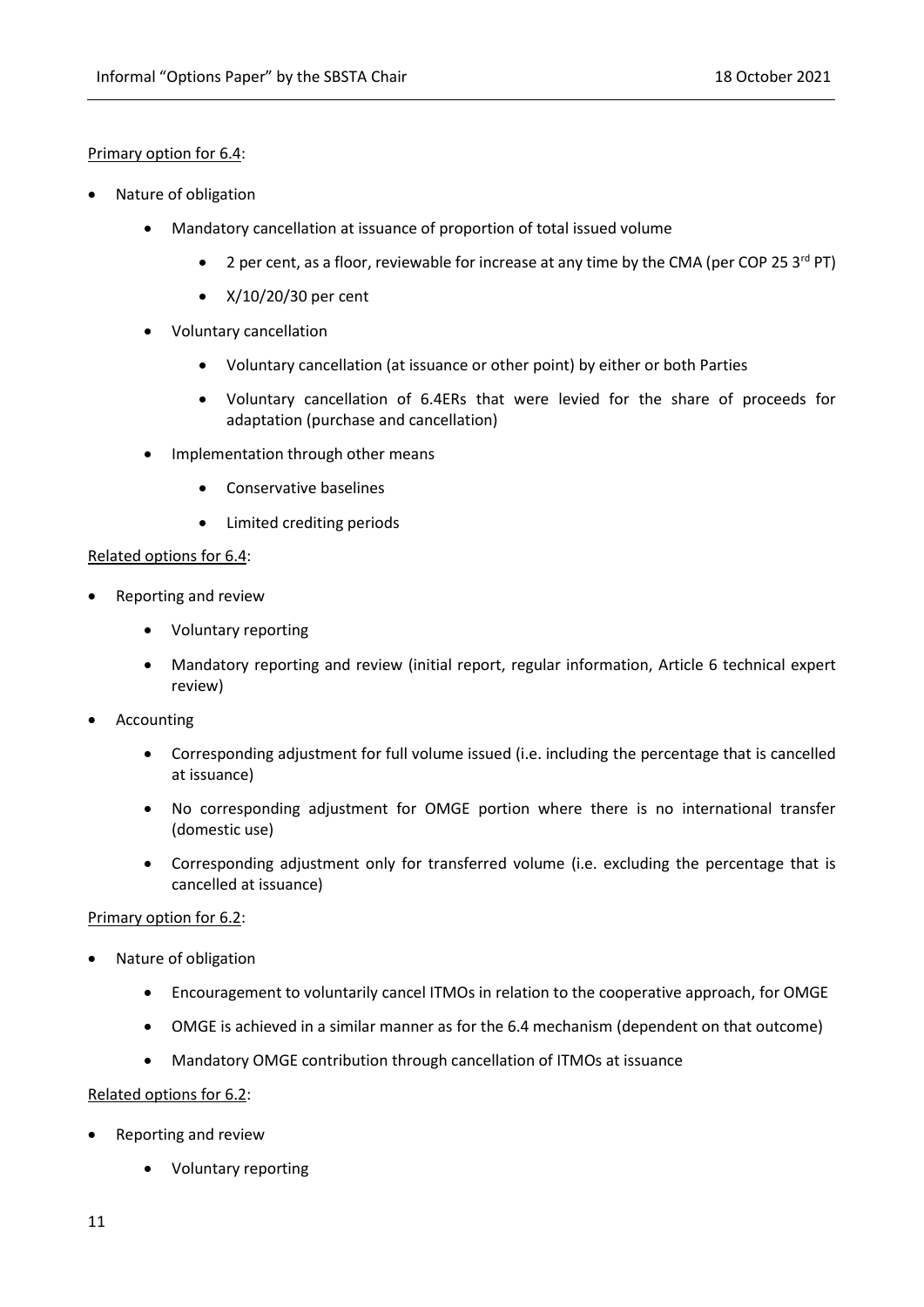- Mandatory reporting and review (initial report, regular information, Article 6 technical expert review)
- **Accounting** 
	- Corresponding adjustment for the full volume issued (i.e. including the OMGE percentage that is cancelled at issuance)
	- No corresponding adjustment for the OMGE portion where there is no international transfer (domestic use)
	- Corresponding adjustment only for the transferred volume (i.e. excluding the percentage that is cancelled at issuance)

## *Linkages*

*Interventions in relation to OMGE make a linkage between both 6.2 and 6.4 and the need for balance between, and ambition in, both. Interventions have opposing views on the link to or need for distinct treatment of the share of proceeds for the 6.4 mechanism and/or adaptation finance in 6.2. Interventions address the need for balance but also not overburdening participants through disincentives for cooperation, and identified the different basis as compared to share of proceeds ("shall aim" in paragraph 6.4 for OMGE, "shall" in 6.6 for share of proceeds). It is also linked to 6.4 baselines and additionality, the ambition that Article 6 will deliver, CER use for NDCs, CDM activity transition.*

## *Progress on resolution*

*For 6.4, Parties have made some progress on the method, but views on the appropriate level of OMGE remain divergent and may be linked to the wider outcome on Article 6. Interventions in relation to cooperative approaches (6.2) have indicated that most Parties support the COP25 3rd PT, which enables voluntary cancellation of ITMOs towards OMGE but others refer to the COP25 1st PT.*

## <span id="page-11-0"></span>**4. Baselines and additionality in 6.4 mechanism**

{Paragraph 36 of COP25 3rd PT and 5(a) of the cover decision, paragraphs 38-44 of COP25 2nd PT}

*This issue is about the basis on which emission reductions are calculated under the 6.4 mechanism. It is a fundamental design aspect of the mechanism and involves how to determine whether the activity is additional to what would otherwise have occurred, and if so, against what level the emission reducing action would be compared such that the resulting credits can be calculated.* 

## Primary options:

- Principles for baselines (*not mutually exclusive in all cases*)
	- Alignment with the NDC and LT-LED of the host Party, and 1.5
	- Ambition over time
	- Enabling broad participation
	- Real, transparent, conservative and credible
	- Avoiding leakage
	- Recognizing suppressed demand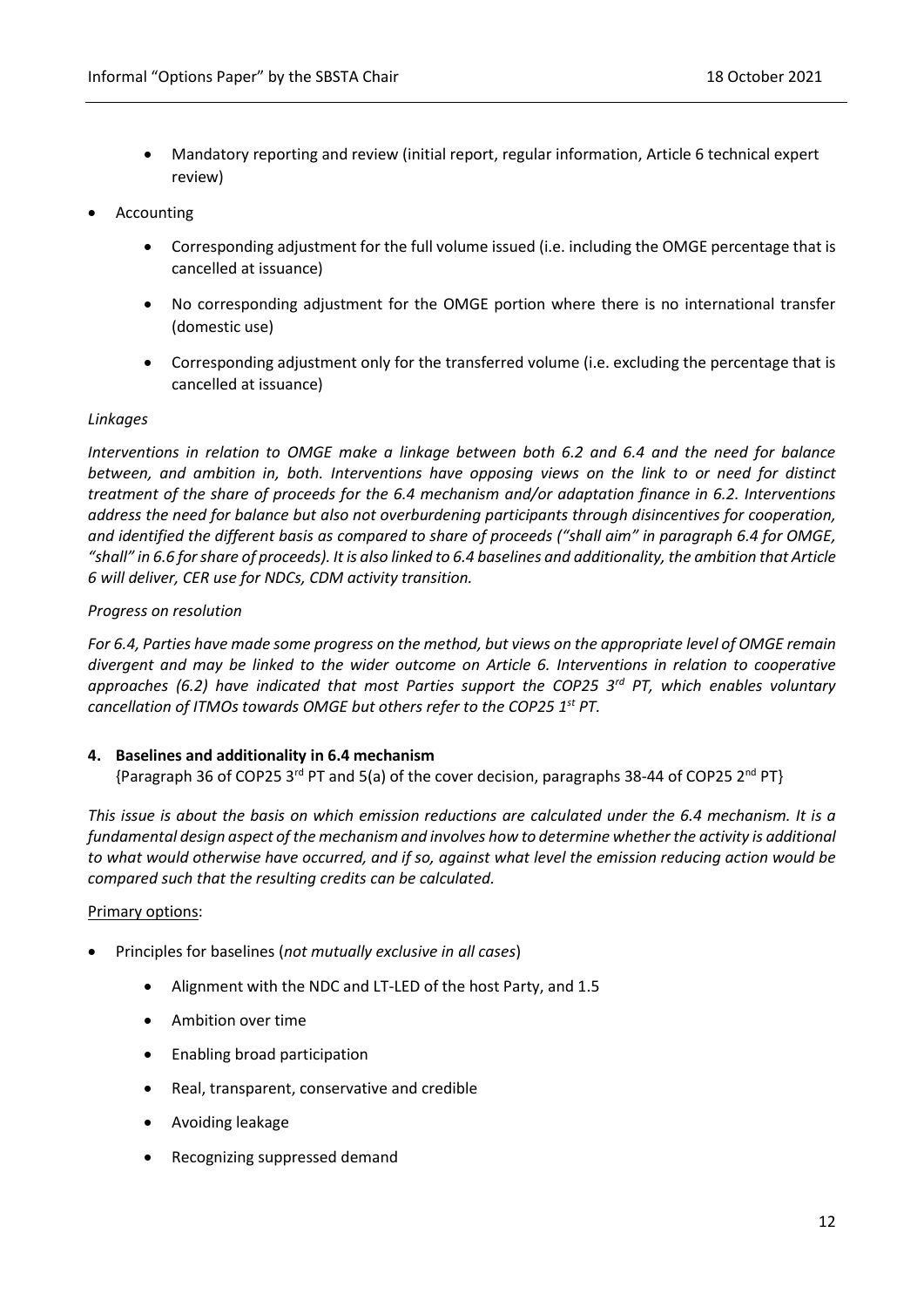- Below business as usual
- Range of baseline approaches to include in menu or hierarchy (*where still unresolved - general understanding that range would include best available technology, performance based and benchmark, so these are not included in this list)*
	- Historical emissions
		- Includes historical emissions as a basis for calculating the baseline
			- With a discount factor when calculating 6.4 ERs to be credited
			- Without a discount factor when calculating 6.4 ERs to be credited
		- Historical emissions for some scopes, sectors and activity types only
		- Does not include historical emissions as a basis for calculating the baseline
	- Business as usual/projected emissions
		- Includes business as usual/projected emissions
		- Does not include business as usual/projected emissions
- Menu or hierarchy
	- Hierarchy of baseline approaches (*in this order*: best available technology, performance based (including benchmark), business as usual (taking into account economic attractiveness) and actual/historical) with justification by the participants for a given choice where not best available technology
	- Menu (best available technology, performance based (including benchmark), business as usual (taking into account economic attractiveness) and actual/historical) with justification by the participants for a given choice
- Additionality
	- **Definition** 
		- Would not have occurred in the absence of
			- The activity
			- The 6.4 mechanism
		- Complementary to the implementation of the NDC (unconditional component, inside NDC)
		- Outside the NDC (conditional component)
		- Regulatory additionality
	- Additionality exemptions
		- Deemed automatically additional when from certain activities in LDCs and SIDs
		- No such deeming for certain activities in LDCs and SIDs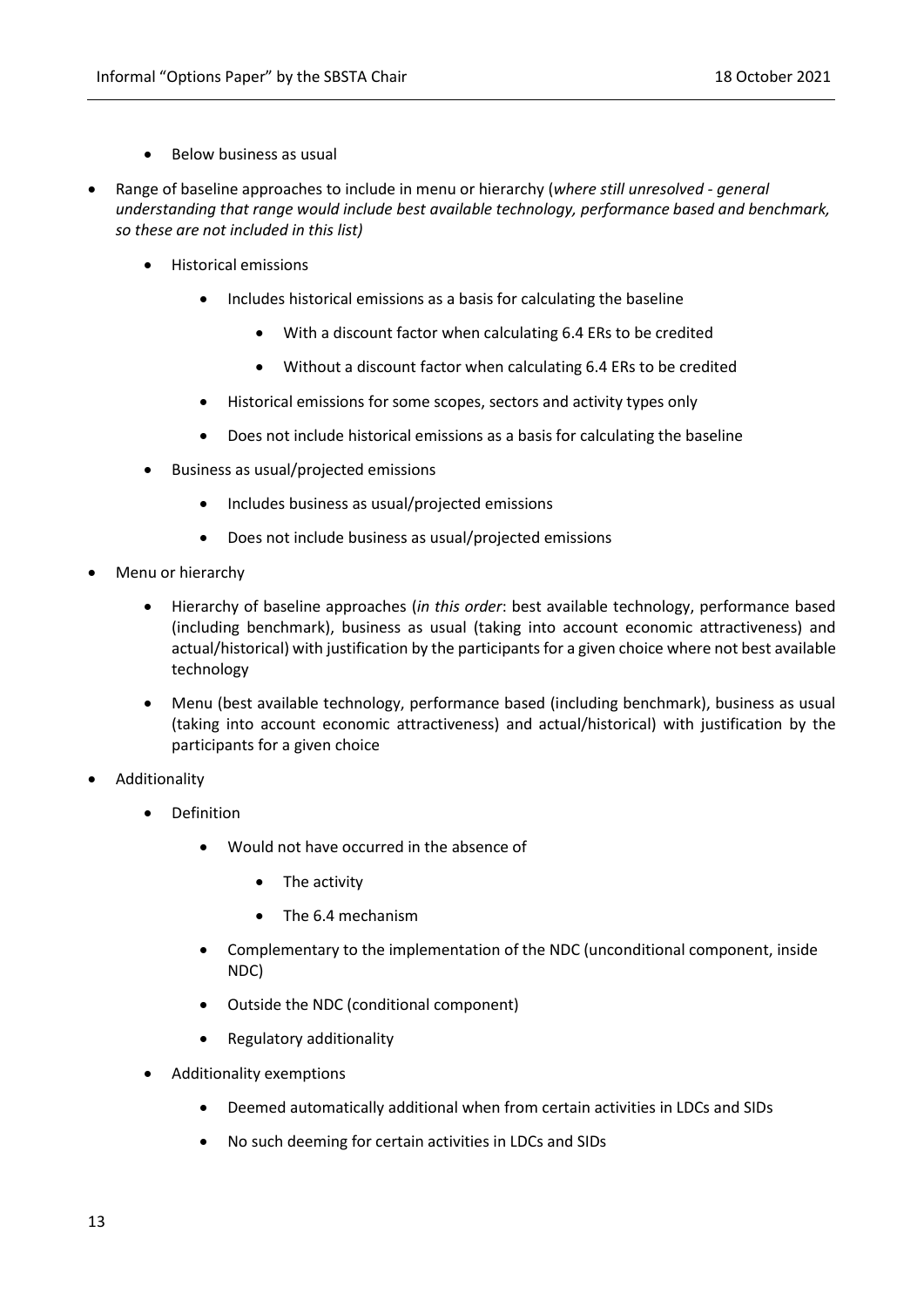# Related options:

- Role of host Party
	- Baseline approaches
		- Host Party may determine which baseline approaches apply in its country
		- The Supervisory Body approves all baseline approaches in all participating countries
- Principles for baselines, application to 6.2 cooperative approaches
	- General baseline principles should be set for 6.2 and 6.4, but implementation will be different between cooperative approaches and the 6.4 mechanism because of their different natures
	- Cooperative approaches that are baseline and crediting approaches akin to the 6.4 mechanism use a similar baseline approach as applied under the 6.4 mechanism

## *Linkages*

*Interventions indicate this issue is a key part of the delivery of an Article 6 package, in part because of its linkages to other key issues including: CER use for NDCs, avoiding double use of 6.4 units from outside the NDC, CDM activity transition and OMGE in 6.4 and enabling Article 6 to incentivize ambition in NDCs*

## *Progress on resolution*

*Considerable work on this issue has been undertaken by experts but views remain divergent. A particular issue is the feasibility and capacity of Parties to implement some baselines and the impact on scale and usability of the 6.4 mechanism, while ensuring ambition. It may be necessary to seek to resolve the issue in a different manner than was attempted in Madrid (hierarchies versus menus), and address this at a higher level in the guidance, or address it in the context of types and scales of activities, while empowering the Supervisory Body with the host Party to implement through methodology and additionality decisions and tools. An alternative approach might consider phases for baseline approaches in the rules, modalities and procedures such that the rules evolve over time (e.g. XYZ approach apply for activities registered by date A, after which only YZ apply).*

<span id="page-13-0"></span>**5. Implementation of non-GHG cooperative approaches and non-GHG metric ITMOs**  {Paragraphs 7,10 and 11 of COP25 3rd PT, and 2(b) of the cover decision}

*This issue is about how to implement cooperative approaches with non-GHG metric ITMOs in a way that: balances the need for an inclusive approach whilst ensuring robust accounting; makes it possible to track progress towards NDCs and ensure cooperation does not lead to an increase in global emissions, particularly when such ITMOs are expressed in a metric that is not the same as the NDC of the participating Parties.* 

## Primary option:

- **Implementation** 
	- There are sufficient provisions in the COP25 3<sup>rd</sup> PT to enable non-GHG metric cooperative approaches to commence, and further work should be undertaken between CMA.3 and CMA.4
	- Further guidance needs to be elaborated by the CMA before non-GHG metric cooperative approaches may commence and it should be done by CMA.4.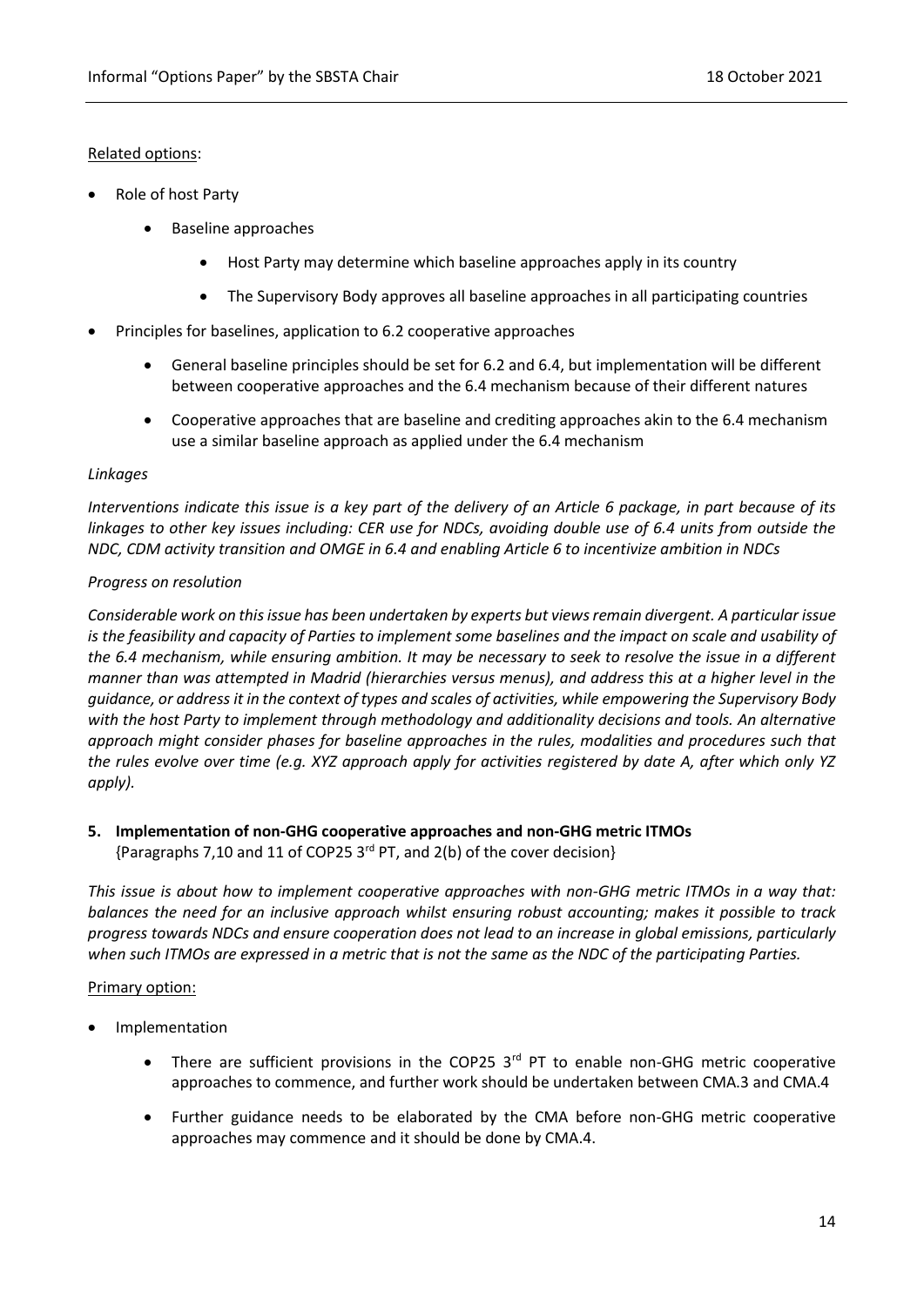# Related options:

- **Conversion** 
	- Only like to like trades for non-GHG metrics are allowed such that no conversion is needed
	- Conversion between metrics and to understand GHG impact is to be worked on as part of SBSTA work plan:
		- Pending which, no trading can be done
		- Pending which trading can be done only within the buffer registry and use of such ITMOs is dependent on further guidance
		- Pending which, only like to like trades can be done
		- Pending which, Parties can use their own conversion factors/methods on an interim basis
	- Participating Parties may determine their own conversion factors/methods

## *Linkages*

*Interventions have indicated this is an issue that is an important part of ensuring balance in Article 6 and inclusivity in enabling engagement in voluntary cooperation. It is linked at a technical level to the reporting and review and accounting provisions of the Article 6, paragraph 2 guidance and the Enhanced Transparency Framework (decision 18/CMA.1), in relation to the structured summary.* 

## *Progress on resolution*

*This discussion has made good progress over 2021 and Parties have engaged in understanding implications of possible types of non-GHG ITMOs. This issue is capable of being resolved in the SBSTA, potentially through further detail on what issues could be covered in the work plan.* 

## <span id="page-14-0"></span>**6. CDM activity transition to the 6.4 mechanism {Paragraphs 72 to 74 of the COP25 3rd PT}**

*This issue is about the transition of CDM activities from the CDM under the Kyoto Protocol to be activities under the 6.4 mechanism.*

## Primary options:

- Which CDM activities may transition $^{13}$ :
	- Active CDM activities (operational, with a current crediting period, per COP25  $3<sup>rd</sup> PT$ )
	- Only small scale and POA activities
	- Only vulnerable CDM activities in respect of which mitigation would cease without the CDM/6.4 mechanism (possibly from a list developed by the CDM Executive Board)
- What requirements do CDM activities meet upon transition
	- All rules and requirements of the 6.4 mechanism, including the relevant new 6.4 methodology

**.** 

<sup>&</sup>lt;sup>13</sup> Issuance under 6.4 for emission reductions from 1/1/21 onwards per COP25 3<sup>rd</sup> PT paragraph 73 (c)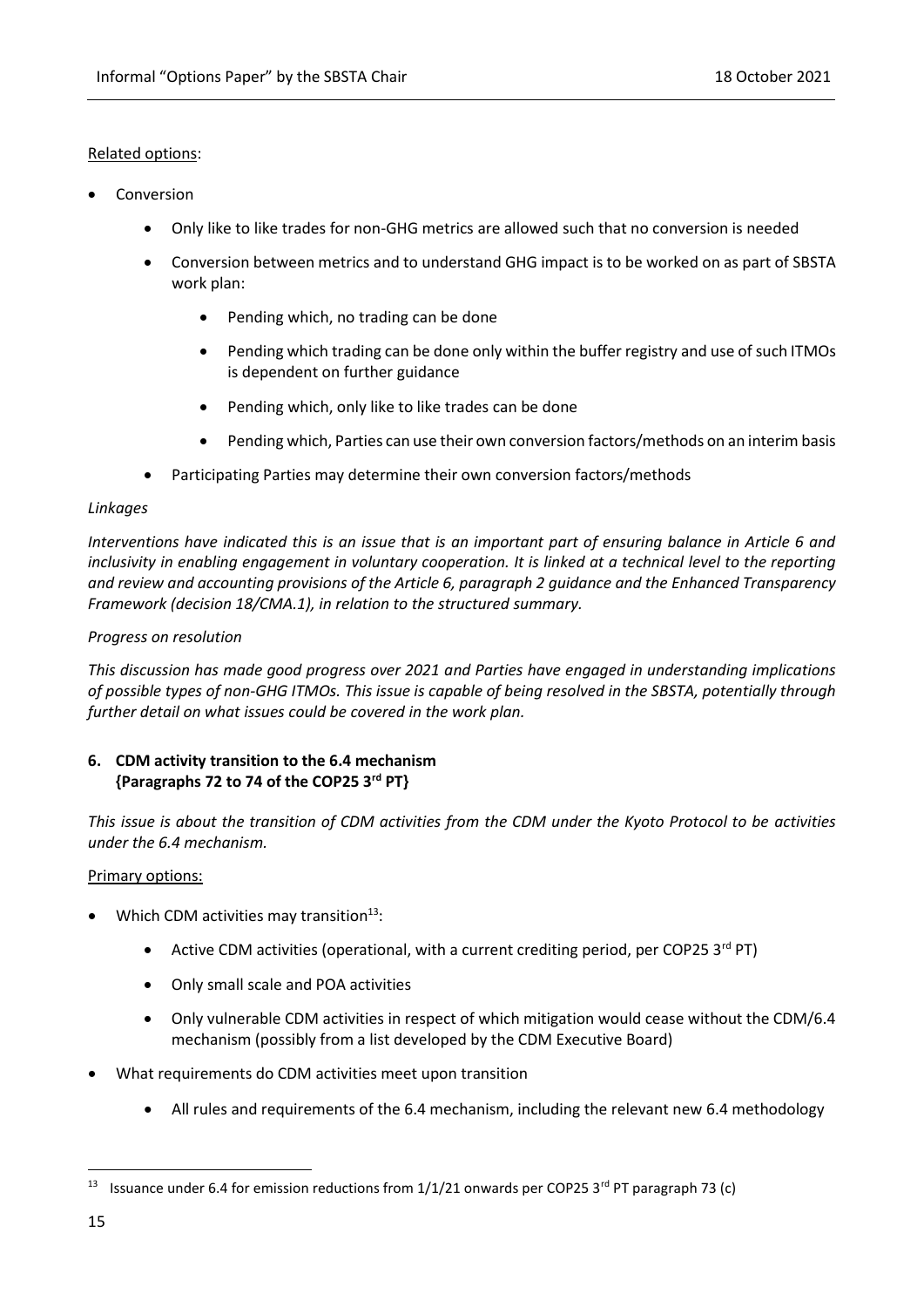• Rules and requirements of the 6.4 mechanism but using the CDM methodology (baseline) etc. until a certain date or the end of the activity's current crediting period, whichever is the earlier (end 2023, per COP25 3rd PT).

# Related options:

- Host Party related
	- Have authorized transition
	- Have a system for cancellation of units for OMGE and for share of proceeds
	- Meet the participation requirements per 6.4
- Process related conditions for the activity to transition
	- Deregistration/withdrawal of the activity from CDM
	- Request from project participant made within a certain time
	- Other Parties involved to be informed
	- Transition completed by deadline date (2023, per COP 25 3<sup>rd</sup> PT or other)
- Avoiding double use
	- Host Parties have to apply same accounting rules for transitioned activities as for new 6.4 activities (see Section A.2)
	- Corresponding adjustment is always required by host Party for 6.4 units issued from transitioned CDM activities
- Expediting the process of transitioning small scale and POA
	- Putting these activities at the front of the transition pipeline
	- Automatic transition after host Party transition approval
- CDM activity transition decisions needed from CMP
	- No decisions needed except relating to CDM trust fund
	- Following decisions:
		- Cooperation with Supervisory Body, including information sharing
		- Allocation of the CDM trust fund (in part) for 6.4
- In relation to CDM (under CMP)
	- Guidance on post-2020 operations
	- Guidance on winding down CDM, including cessation of registrations, issuances, guidance on non-transitioning activities and a deadline for requesting issuance of pre-end 2020 CERs.

## *Linkages*

*Interventions have made clear that the transition of CDM activities is an important part of the Article 6 overall package and is linked to baselines and additionality for the 6.4 mechanism, avoiding double use from outside*